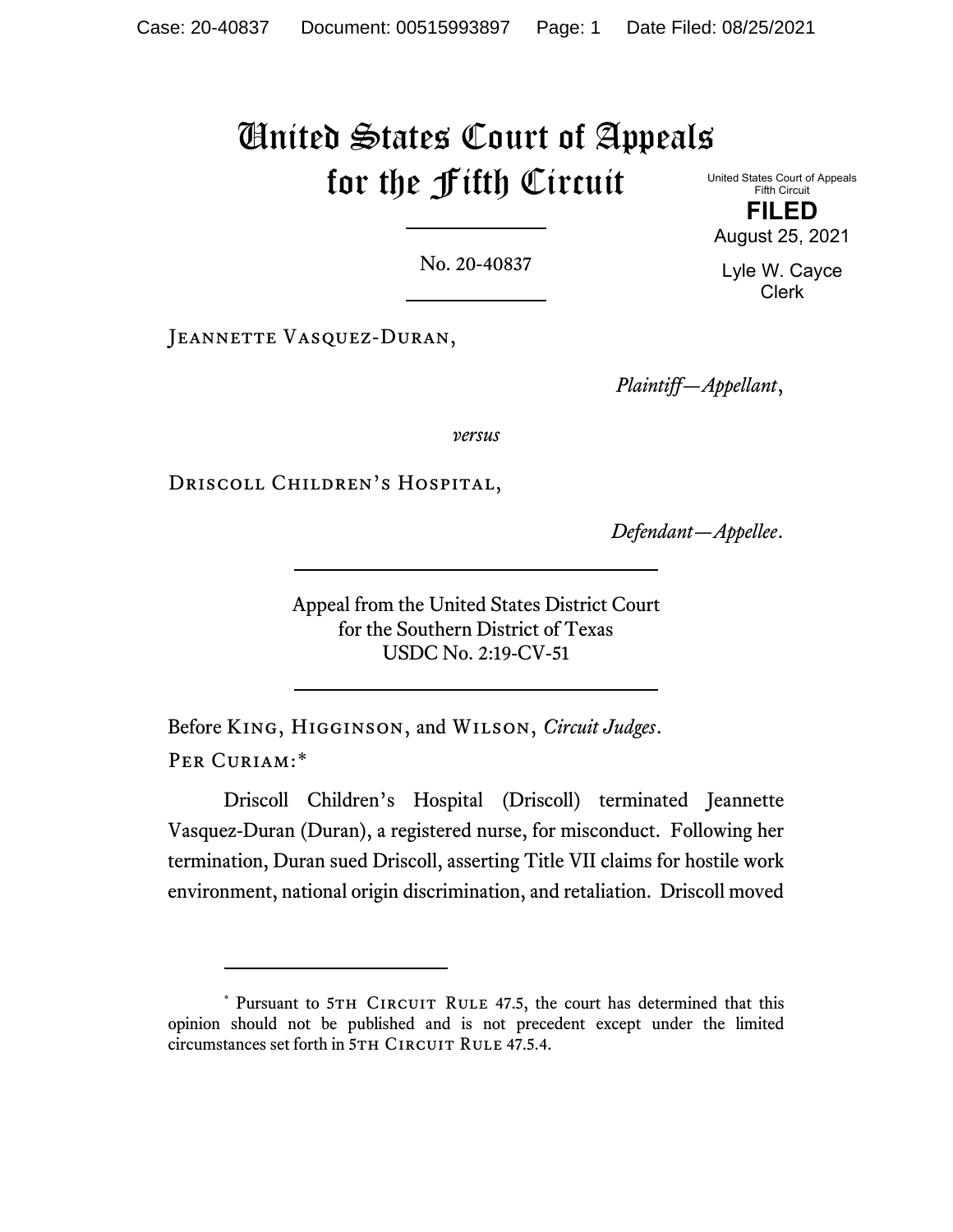for summary judgment, and the district court granted Driscoll's motion. Duran now appeals. Finding no error, we AFFIRM.

**I.**

Driscoll, a non-profit children's hospital in Corpus Christi, Texas, employed Duran from July 28, 2014, until her termination on December 28, 2017. From the beginning of her employment until August 27, 2017, Duran worked on Driscoll's Special Work Assignment Team (SWAT). As a SWAT nurse, Duran rotated through different units where Driscoll needed additional resources. Duran's supervisor in the SWAT unit was Michelle Lopez Goodman.

On June 13, 2017, Duran applied for transfer from the SWAT unit to Driscoll's Pediatric Intensive Care Unit (PICU). Trey Stice, the PICU director, selected Duran for the position. Stice and Goodman conferred about Duran's start date for the PICU unit, and Goodman informed Stice that Duran was needed in the SWAT unit for an additional two to three weeks to provide supplemental services in the Emergency Room (ER) and other units due to staffing contraints. Goodman then relayed this information to Duran, who expressed displeasure about not immediately starting in the PICU. On August 4, 2017, Duran disclocated her shoulder, so she was unable to work.[1](#page-1-0) She then took three weeks of paid leave to recover. On August 27, 2017, Duran began working in the PICU.

Over the course of her employment, while working in both the SWAT and PICU units, Duran committed a series of infractions requiring disciplinary action and ultimately resulting in her termination. The first infraction occurred in January 2015. Duran received a "Formal Warning –

<span id="page-1-0"></span><sup>&</sup>lt;sup>1</sup> According to Duran's deposition testimony, she intentionally injured her shoulder so that she did not have to continue working in the SWAT unit.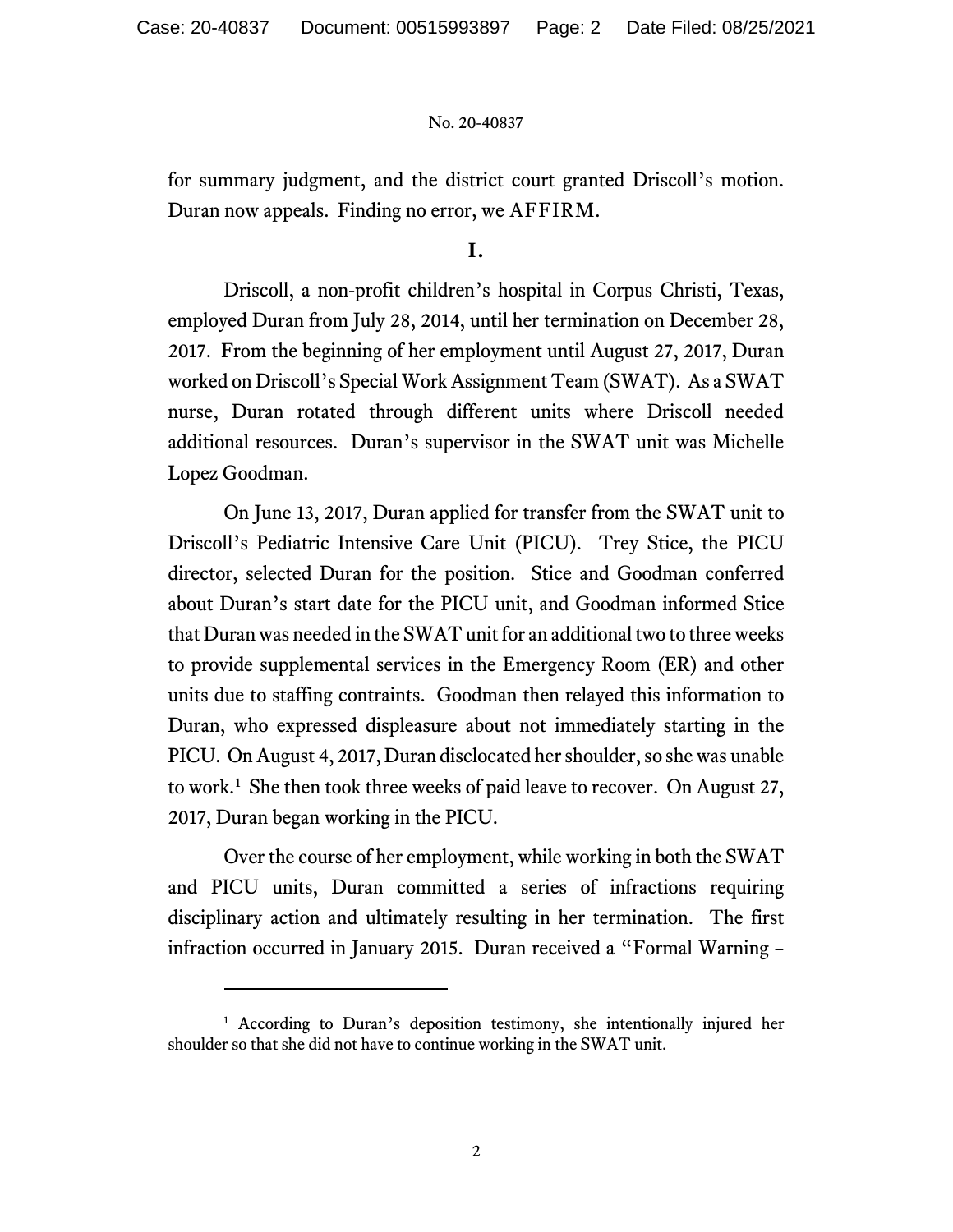Documented Counseling" after an investigation revealed that Duran "failed on four separate occasions to dispense Ketamine from the automated dispensing cabinet and did not follow proper procedures for obtaining orders, returning medication, and documenting the waste." Despite the seriousness of this infraction, Driscoll gave Duran a second chance and required her to attend one-on-one remediation and individualized training on proper procedures for handling controlled substances. Duran had one other infraction while working in the SWAT unit. On February 13, 2016, Duran received a second documented counseling for having nine unscheduled absences over one year.

Notwithstanding Duran's infractions working in the SWAT unit, Driscoll indicated that her subsequent infractions working in the PICU ultimately resulted in her termination. On December 3, 2017, Duran was working in the PICU with another nurse, Eva Acebo. Acebo took a short break and returned to find Duran "messing" with a patient's Fentanyl Alaris Pump. Duran claimed that the pump was "alarming occluded" and that she was "fixing it." But after Acebo examined the pump, she noted that about 10 cc of Fentanyl was missing. Acebo immediately contacted the attending physician and the PICU Clinical Coordinator. The clinical coordinator called the RN House Supervisor, who in turn called PICU Director Stice. Stice came to the hospital, and he, the Clinical Coordinator, and the RN House Supervisor interviewed both Duran and Acebo.

The following day, Stice directed the Pharmacy Department to run reports on the patient, Duran, and Acebo. Driscoll also had the Alaris Pump taken to the Biomed Department, where the pump's data were downloaded and sent to the manufacturer to determine if there was a possible malfunction. The retrieved data indicated that the pump was hung at 7:54 p.m. by Acebo and paused at 8:27 p.m. by Duran. No alarm was ever triggered or recorded.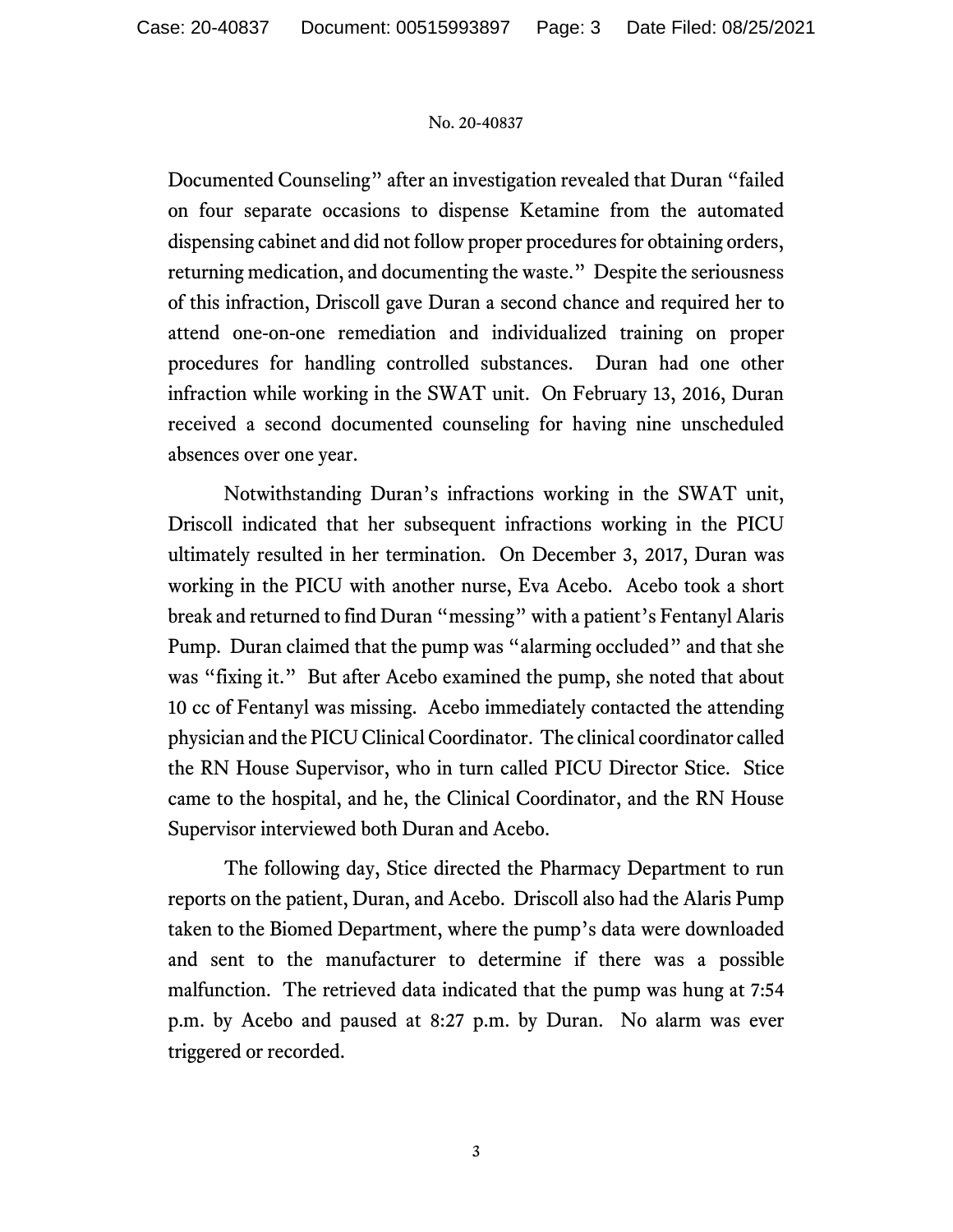That same week, the Driscoll Pharmacy Director conducted an audit of Duran's and Acebo's medication/narcotics documentation from November 1, 2017, to December 3, 2017. The results for Acebo were all normal. But the results for Duran revealed "two (2) instances where [she] had administered Fentanyl when the patient had a pain score of zero (0) and four (4) separate instances (in a one month period) where she had administered Morphine contrary to the Doctor's pain score order."

As Driscoll's investigations continued, another incident occurred on December 20, 2017. Duran was watching another patient for a co-worker who had gone to get a cup of coffee. When the PICU Clinical Coordinator was informed that Duran was with the patient, he went to the patient's bedside and found Duran "doing something unusual at the IV Pumps." The Clinical Coordinator took over and determined that the pumps that Duran had been "messing with" contained Fetanyl and Versed infusions. He noted that the incident occurred between 1:20 and 1:25 a.m. After the nurse came back from getting coffee, the Clinical Coordinator reported to the PICU Director that the IV Pumps should be analyzed to determine what had occurred. The IV Pumps were then taken to the Biomed Department to download the relevant data, which were again sent to the manufacturer.

Following this incident, Driscoll placed Duran on paid administrative leave for the remainder of the investigation. When Driscoll finally received the report from the manufacturer, it indicated that the syringe containing Fentanyl was removed, reprogrammed, and re-installed, with approximately 1.5 ml less volume. Ultimately, Driscoll's audit findings showed that, at a minimum, Duran had violated the Standards of Nursing Practice assigned to RNs in the State of Texas by the Board of Nursing (BON) and that she had repeatedly, despite training and counseling, committed serious procedural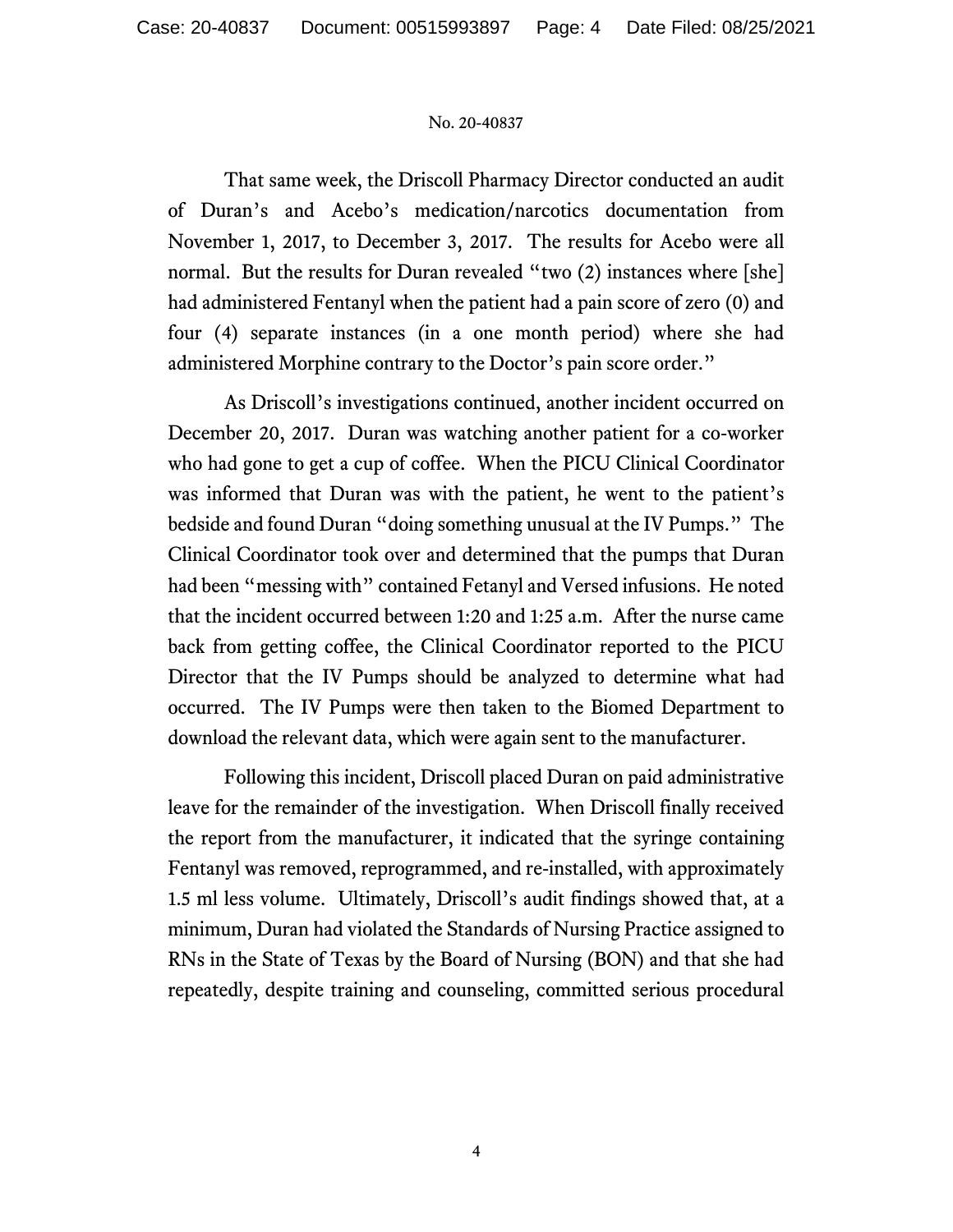violations.[2](#page-4-0) On December 27, 2017, Driscoll representatives met with Duran, shared the results from the audit, and asked if she would resign. Duran did not resign. So on December 28, 2017, Driscoll terminated her for violating the hospital's policies and procedures.

On May 3, 2018, Duran filed a Charge of Discrimination against Driscoll with the Equal Employment Opportunity Commission (EEOC). She alleged national origin discrimination and retaliation. The Corpus Christi Human Relations Commission (CCHRC) investigated on behalf of the EEOC. After completing its investigation, the CCHRC issued a determination of "no cause." On November 14, 2018, the EEOC adopted the CCHRC's determination. Two months later, Duran filed this action in state court. Driscoll removed the action to federal court and, after the parties conducted discovery, Driscoll filed a motion for summary judgment. On November 12, 2020, the district court granted summary judgment to Driscoll on all claims. Duran timely appealed.

Duran asserts that the district court erred by dismissing her hostile work environment, Title VII discrimination, and retaliation claims. Duran also generally contends that "public policy would be better served if [her] claims continue." We address these issues in turn.

<span id="page-4-0"></span><sup>&</sup>lt;sup>2</sup> The BON also investigated Duran's actions. Following that investigation, Duran signed an Agreed Order with the BON, wherein the BON found that Duran "failed to document, and/or completely and accurately document, the administration of [Fentanyl Citrate] in the patient's Medication Administration Records and/or nurses' notes" and "failed to follow [Driscoll's] policy and procedures for wastage of the unused portions of [Fentanyl Citrate]." However, the Agreed Order noted that in response to these findings, Duran "denies the allegations . . . ."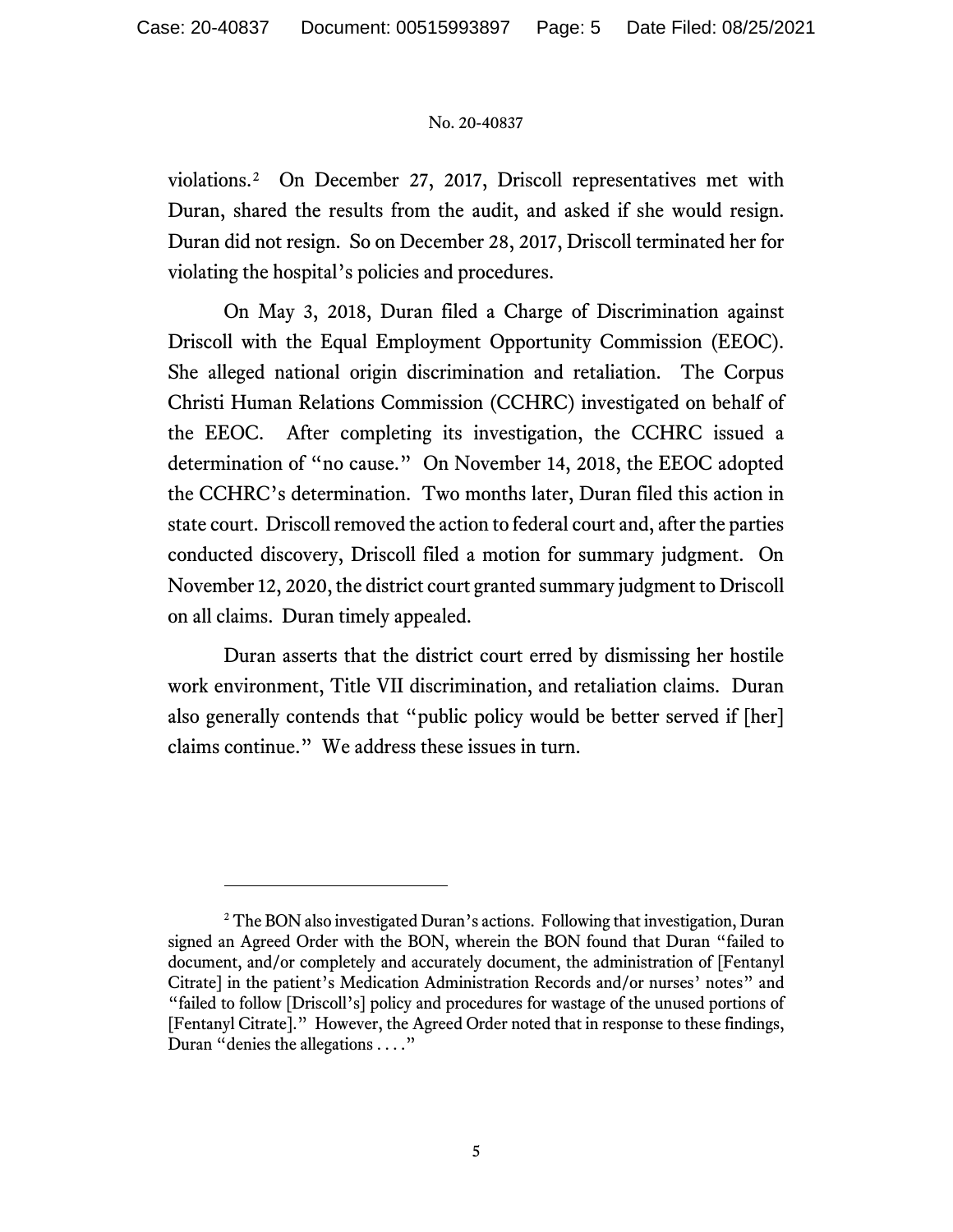# **II.**

"We review a grant of summary judgment de novo, applying the same standard as the district court." *Hassen v. Ruston La. Hosp. Co., LLC*, 932 F.3d 353, 355 (5th Cir. 2019). Summary judgment is warranted where "the movant shows that there is no genuine dispute as to any material fact and the movant is entitled to judgment as a matter of law." FED. R. CIV. P.  $56(a)$ . While all justifiable inferences are viewed in favor of the nonmovant, "barebones, conclusory, or otherwise-unsupported assertions [will not] cut it; the nonmovant 'must go beyond the pleadings and come forward with specific facts indicating a genuine issue for trial.'" *Hassen*, 932 F.3d at 355– 56 (quoting *LeMaire v. La. Dep't of Transp. & Dev*., 480 F.3d 383, 387 (5th Cir. 2007)).

# **III.**

### *A. Hostile Work Environment*

Duran first asserts that the district court erred in dismissing her hostile work environment claim. She states that "she affirmatively established each of the elements for a viable [h]ostile [w]ork [e]nvironment claim" and that her claim was "supported by sufficient facts to create a fact issue and should accordingly be allowed to proceed to trial on the merits." In response, Driscoll contends that Duran has abandoned her hostile work environment claim by failing to challenge the district court's conclusion that the claim is barred by the applicable 300-day statute of limitations. [3](#page-5-0) We agree with Driscoll.

<span id="page-5-0"></span><sup>&</sup>lt;sup>3</sup> Alternatively, Driscoll contends that Duran's claim fails on the merits and that Duran has waived any contention that the alleged conduct was sufficiently severe or persuasive to be actionable. Because we conclude that Duran has effectively abandoned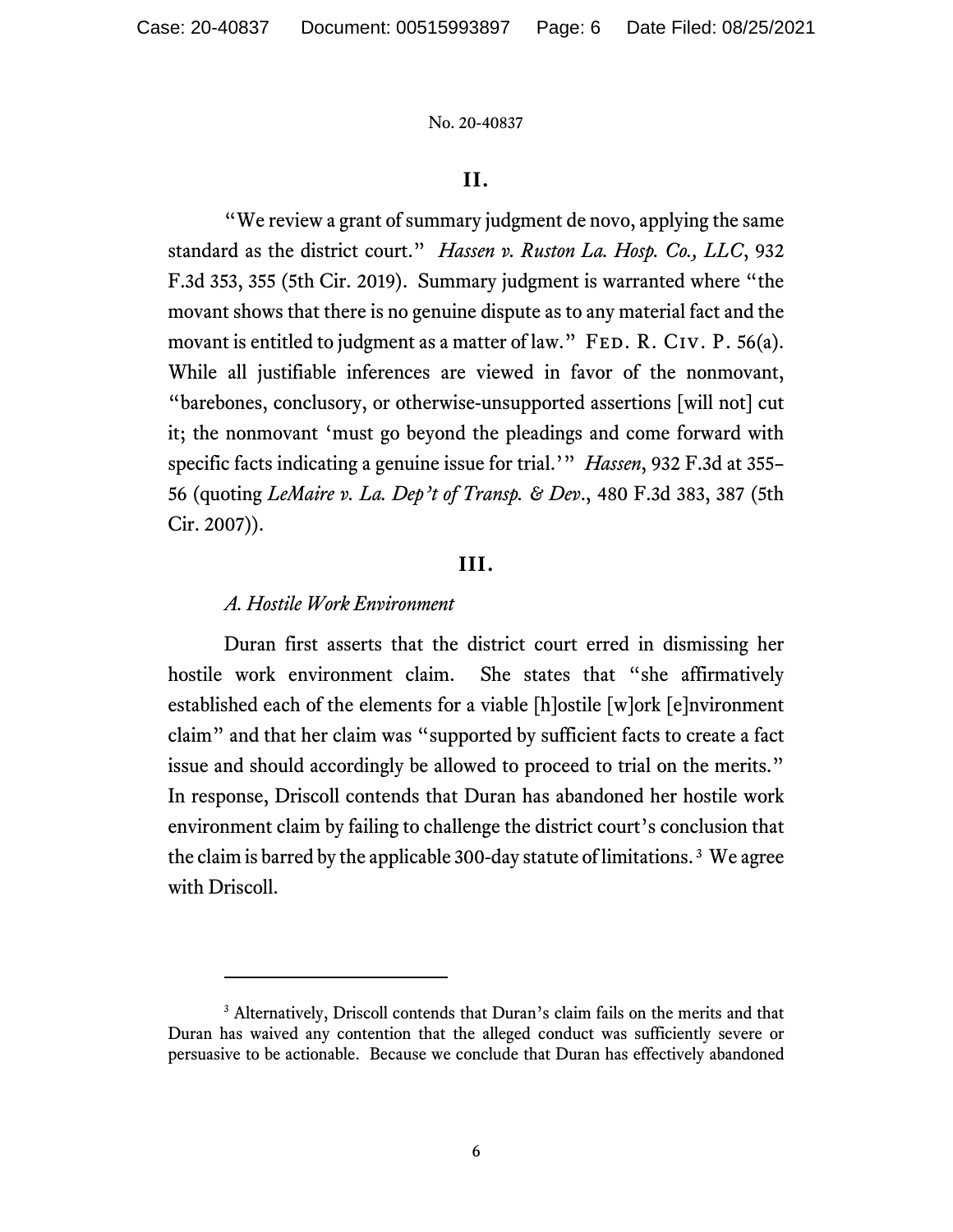In its order, the district court concluded:

Notably [Duran] does not point to any act of harassment that she alleges falls within the [300-day statute of limitations]. Nor does she attempt to refute Driscoll's arguments that no potentially actionable harassment under Title VII occur[ed] within the applicable period.  $\ldots$  The [c]ourt agrees that [Duran] has failed to identify any potentially actionable conduct occurring within the 300 days that would give rise to the continuing violations exception. Therefore [Duran's] hostile work environment claim is barred by the statute of limitations.

On appeal, Duran fails to brief, or even address, the district court's conclusion that her hostile work environment claim is barred by the statute of limitations. The effect of Duran's failure to provide the "slightest identification of any error in [the district court's] legal analysis . . . is the same as if [she] had not appealed that judgment." *Brinkmann v. Dallas Cnty. Deputy Sheriff Abner*, 813 F.2d 744, 748 (5th Cir. 1987). Accordingly, Duran has failed to demonstrate that the district court erred in dismissing her hostile work environment claim.

# *B. Title VII Discrimination*

Duran next asserts that the district court erred in dismissing her Title VII discrimination claim. According to Duran, she endured discrimination and was ultimately terminated because of her national origin.[4](#page-6-0) Driscoll responds that the district court correctly concluded that Driscoll articulated a legitimate, non-discriminatory explanation for terminating Duran. Duran,

her hostile work environment claim by failing to address the district court's conclusion that it was time-barred, we do not reach these points.

<span id="page-6-0"></span><sup>4</sup> Duran's brief also references race discrimination; however, as noted by the district court, Duran only pled national origin discrimination, so that is all we address.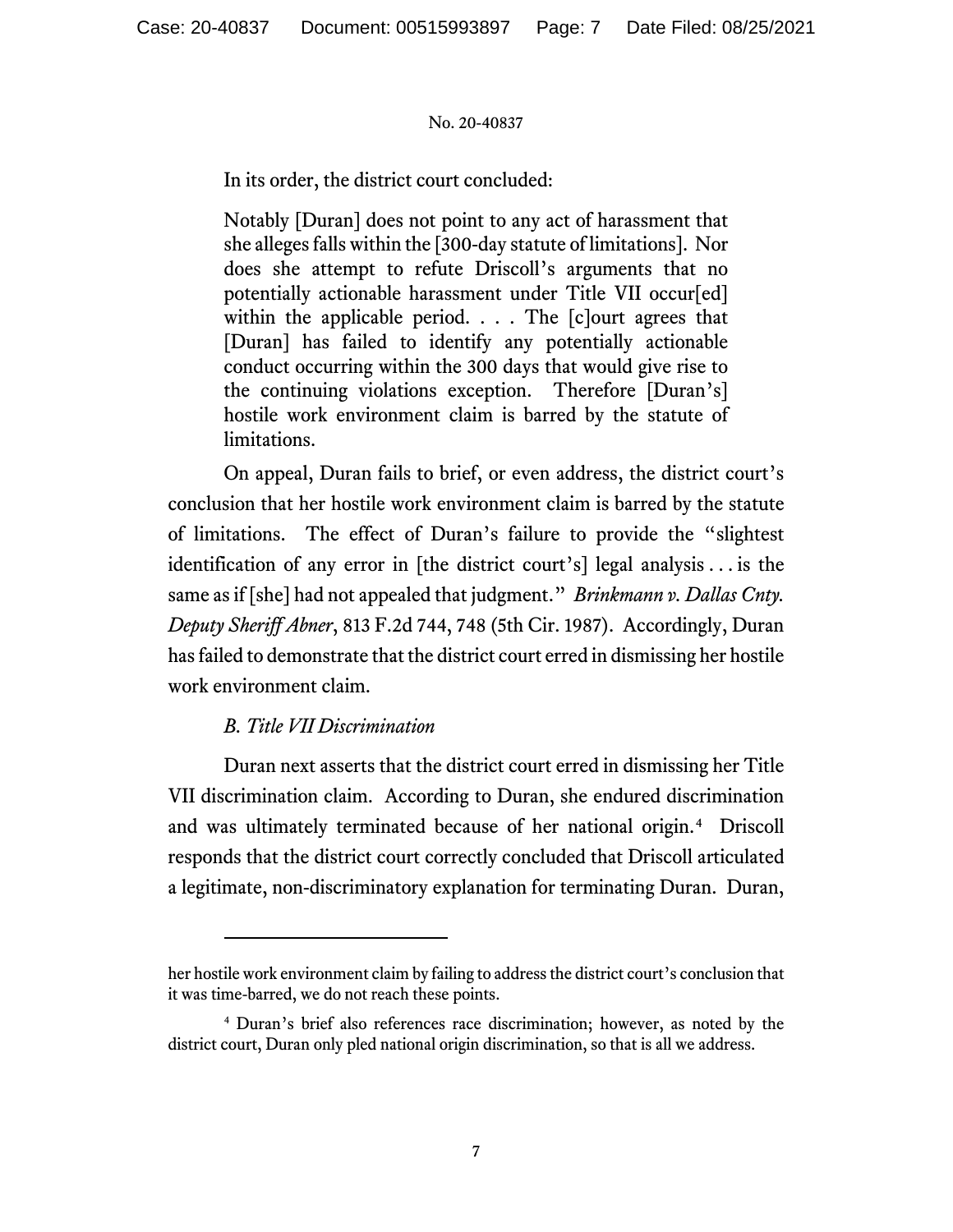however, asserts that she provided sufficient evidence to create a genuine issue of fact as to whether Driscoll's proffered reason for terminating her was pretextual, or alternatively, that her national origin was also a "motivating factor" in her termination. Upon review of the record, we agree with the district court that Duran failed to provide sufficient evidence to create a genuine issue of material fact that she was terminated, even in part, due to her national origin.

In reviewing Title VII claims based on circumstantial evidence and alleged mixed motives, we use a modified *McDonell Douglas*[5](#page-7-0) framework. *Rachid v. Jack In The Box, Inc*., 376 F.3d 305, 312 (5th Cir. 2004). Under this approach,

the plaintiff must still demonstrate a prima facie case of discrimination; the defendant then must articulate a legitimate, non-discriminatory reason for its decision to terminate the plaintiff; and, if the defendant meets its burden of production, the plaintiff must then offer sufficient evidence to create a genuine issue of material fact either (1) that the defendant's reason is not true, but is instead a pretext for discrimination (pretext alternative); or (2) that the defendant's reason, while true, is only one of the reasons for its conduct, and another "motivating factor" is the plaintiff's protected characteristic (mixed-motive[s] alternative).

*Id.* (citation and internal quotation marks omitted) (alteration in original).

Here, Driscoll does not challenge Duran's ability to establish a prima facie case of discrimination. Instead, Driscoll simply contends that it had a legitimate, non-discriminatory reason for terminating Duran—her mishandling of medications, including narcotics, on multiple occasions. Driscoll's "burden is only one of production, not persuasion, and involves

<span id="page-7-0"></span><sup>5</sup> *McDonnell Douglas Corp. v. Green*, 411 U.S. 792, 802–03 (1973).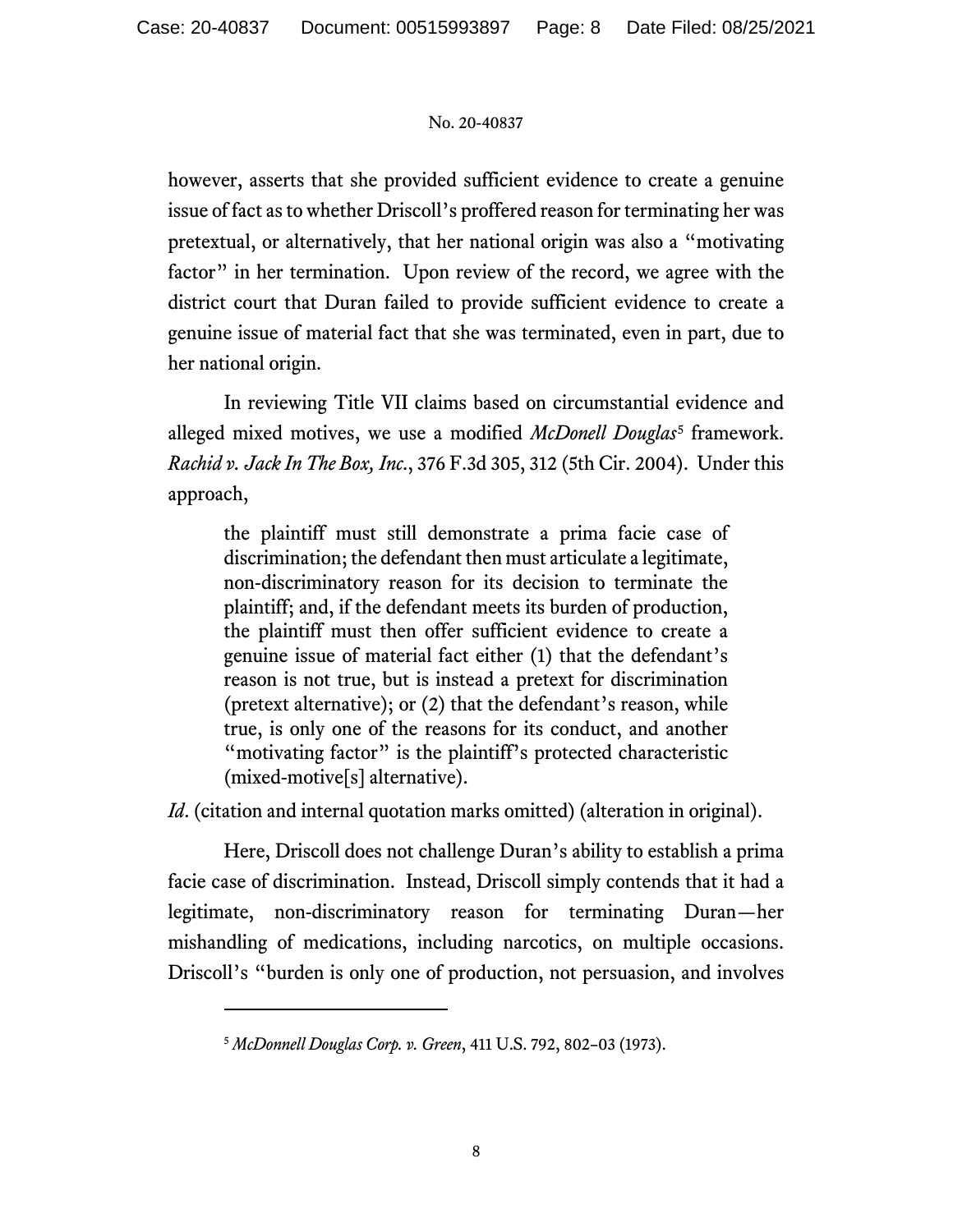no credibility assessment," so we turn to whether Duran proved "that [Driscoll's] proffered reason is not true but instead is a pretext for the real discriminatory or retaliatory purpose." *McCoy v. City of Shreveport*, 492 F.3d 551, 557 (5th Cir. 2007).

To meet the pretext burden, a plaintiff must "produce substantial evidence indicating that the proffered legitimate nondiscriminatory reason is a pretext for discrimination." *Willis v. Cleco Corp.*, 749 F.3d 314, 318 (5th Cir. 2014) (quoting *Laxton v. Gap Inc.*, 333 F.3d 572, 578 (5th Cir. 2003)). "[A] reason cannot be proved to be 'a pretext *for discrimination*' unless it is shown *both* that the reason was false, *and* that discrimination was the real reason." *St. Mary's Honor Ctr. v. Hicks*, 509 U.S. 502, 515, (1993).

The district court concluded that Duran "failed to meet her burden of producing sufficient evidence from which a reasonable trier of fact could conclude that Driscoll's explanation for terminating her was pretextual." We agree. The record, which includes affidavits of several Driscoll employees, the BON's Agreed Order, and the CCHRC's and EEOC's "no cause" determinations, supports the conclusion that Duran was terminated for violations of the hospital's policies and procedures relating to dispensing, administering, and documenting the use of narcotics. [6](#page-8-0) By contrast, Duran fails to identify any evidence that Driscoll's reason for termination was pretextual.

We thus turn to the mixed-motive alternative, which requires a plaintiff to present evidence, direct or circumstantial, that "race, color, religion, sex, or national origin was a *motivating factor* for any employment

<span id="page-8-0"></span><sup>6</sup> In her brief, Duran herself infers as much, stating, "there are several pieces of evidence to suggest that Driscoll's decision was not based *solely* on [the] alleged deficiencies in Duran's performance." (emphasis added).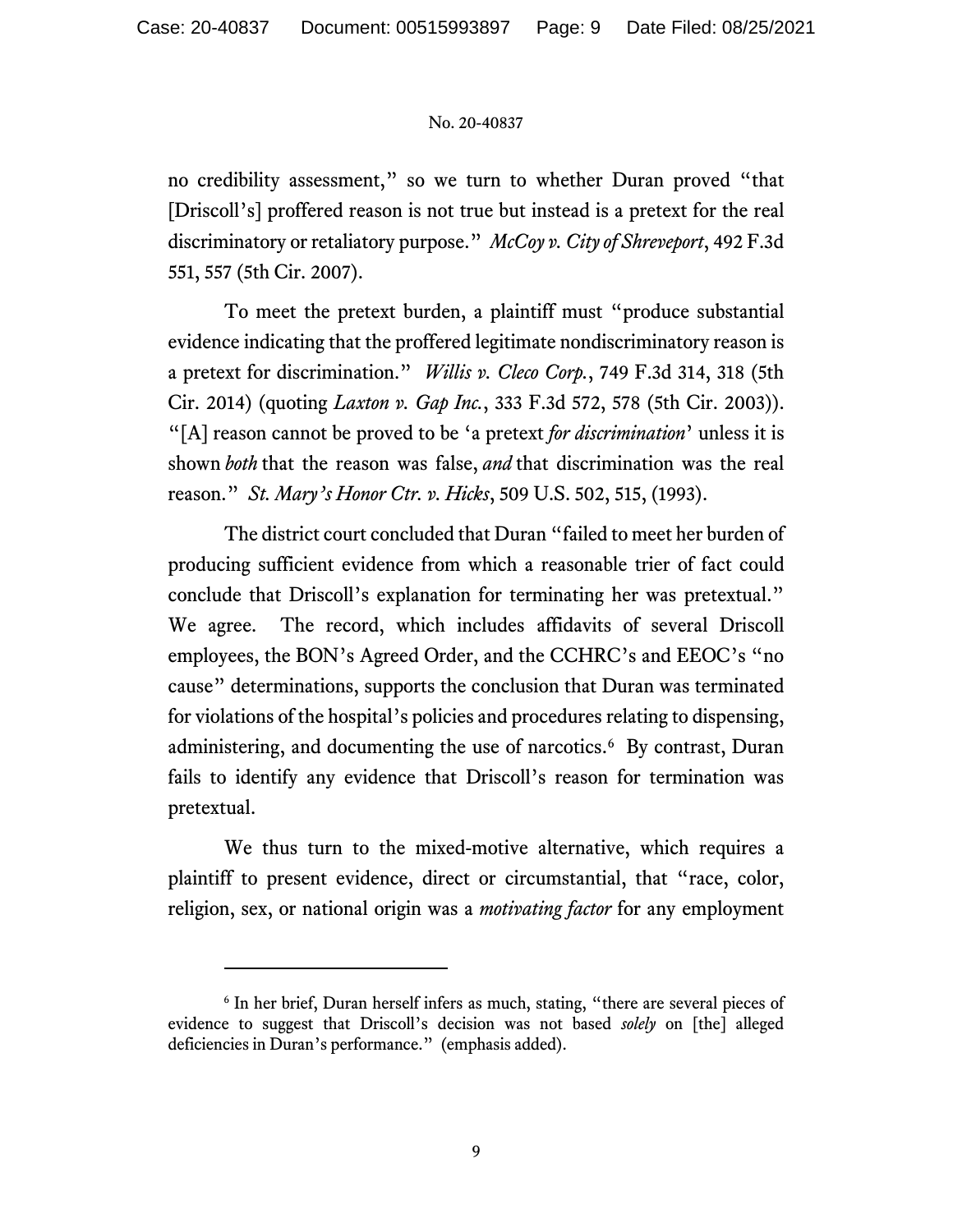practice." *Desert Palace, Inc., v. Costa*, 539 U.S. 90, 99–101 (2003) (emphasis added). Duran contends that she has succeeded in raising a genuine issue of material fact as to whether her national origin was a motivating factor in Driscoll's decision to terminate her. She points to the following evidence to support her position: ethnic slurs co-workers made against her, Driscoll's denial of her rapid transfer request from the SWAT unit to the PICU (when Anglo/Caucasian nurses' transfers were expedited), and Driscoll's not requiring Anglo/Caucasian nurses to be drug tested following possible cocaine use by nurses in the PICU (though Duran was required to take a drug test when Fentanyl was missing).

In response, Driscoll denies Duran's allegation of ethnic slurs but asserts, even accepting that the slurs occurred as alleged, they fail to create a material fact issue. Driscoll first contends Duran never raised this allegation before the EEOC and that it should thus be rejected. Driscoll further provides that, as noted by the district court, almost all the alleged slurs "were made by employees who had no alleged nor demonstrated role in [Duran's] subsequent termination." Finally, Driscoll asserts that most, if not all, of the alleged slurs "occurred during [Duran's] time in the SWAT unit . . . before [her] transfer to the PICU, where she committed serious misconduct that resulted in her termination."

We agree with the district court that Duran failed to create a fact issue based on alleged ethnic slurs. To begin, while we liberally construe EEOC claims, "we will not consider claims that were not asserted before the EEOC or that do not fall within 'the scope of the EEOC investigation which can reasonably be expected to grow out of the charge of discrimination' a plaintiff makes before the EEOC." *Chhim v. Univ. of Tex. at Austin*, 836 F.3d 467, 472 (5th Cir. 2016) (quoting *Pacheco v. Mineta*, 448 F.3d 783, 789 (5th Cir. 2006)). And Duran did not raise these allegations in her EEOC charge.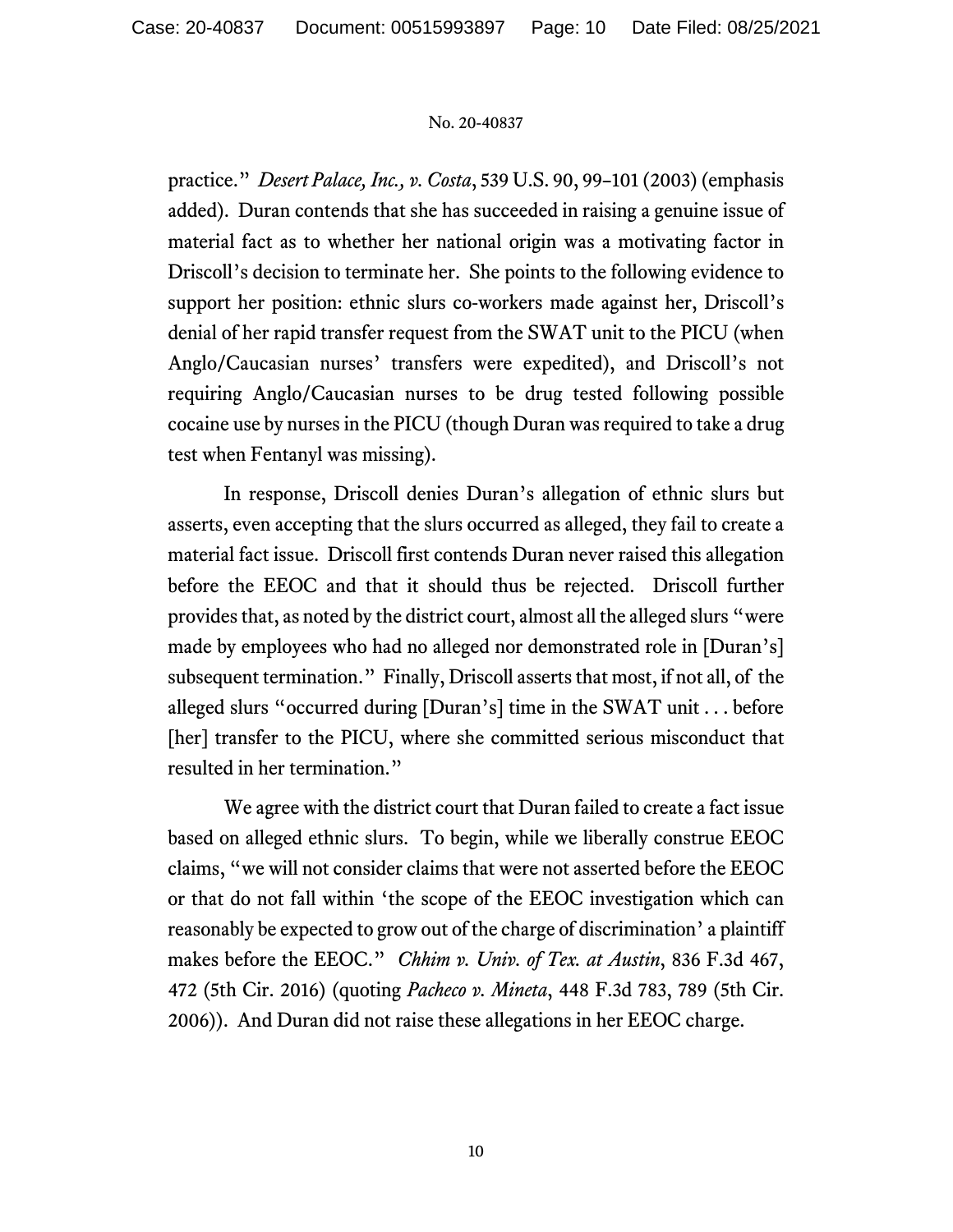Even considering Duran's slur allegations, she has failed to show that the district court erred by determining that the slurs did not create an issue of material fact regarding Driscoll's motives for terminating her. The district court concluded the alleged slurs occurred before her transfer to the PICU and, further, could not be attributed to individuals with decision-making authority. These conclusions render Duran's slur allegations meritless because

[f]or comments in the workplace to provide sufficient evidence of discrimination, they must be 1) related [to the protected class of persons of which the plaintiff is a member]; 2) proximate in time to the terminations; 3) made by an individual with authority over the employment decision at issue; and 4) related to the employment decision at issue.

*Wallace v. Methodist Hosp. Sys.*, 271 F.3d 212, 222 (5th Cir. 2001) (citation and internal quotation marks omitted) (second alteration in original).<sup>[7](#page-10-0)</sup>

Duran's own deposition testimony supports the district court's conclusion. In response to the question of "[w]hich nurses in the PICU at Driscoll . . . can support your claims in one way or another in this case," Duran stated, "I didn't have any incidents in the PICU with anything like this . . . . So there's no witnesses in the PICU." It thus follows that the alleged slurs could not have been "proximate in time to [Duran's] termination." *Wallace*, 271 F.3d at 222. (As stated above, Duran began working in the PICU in August 2017 and was ultimately fired for her misconduct in that unit in December 2017.) And Duran has not presented

<span id="page-10-0"></span><sup>7</sup> *See also Russell v. McKinney Hosp. Venture*, 235 F.3d 219, 227 (5th Cir. 2000) ("[I]t is appropriate to tag the employer with an employee's [discriminatory] animus if the evidence indicates that the worker possessed leverage, or exerted influence, over the titular decisionmaker."); *see also Rios v. Rossotti*, 252 F.3d 375, 379–80 (5th Cir. 2001) (applying *Russell*).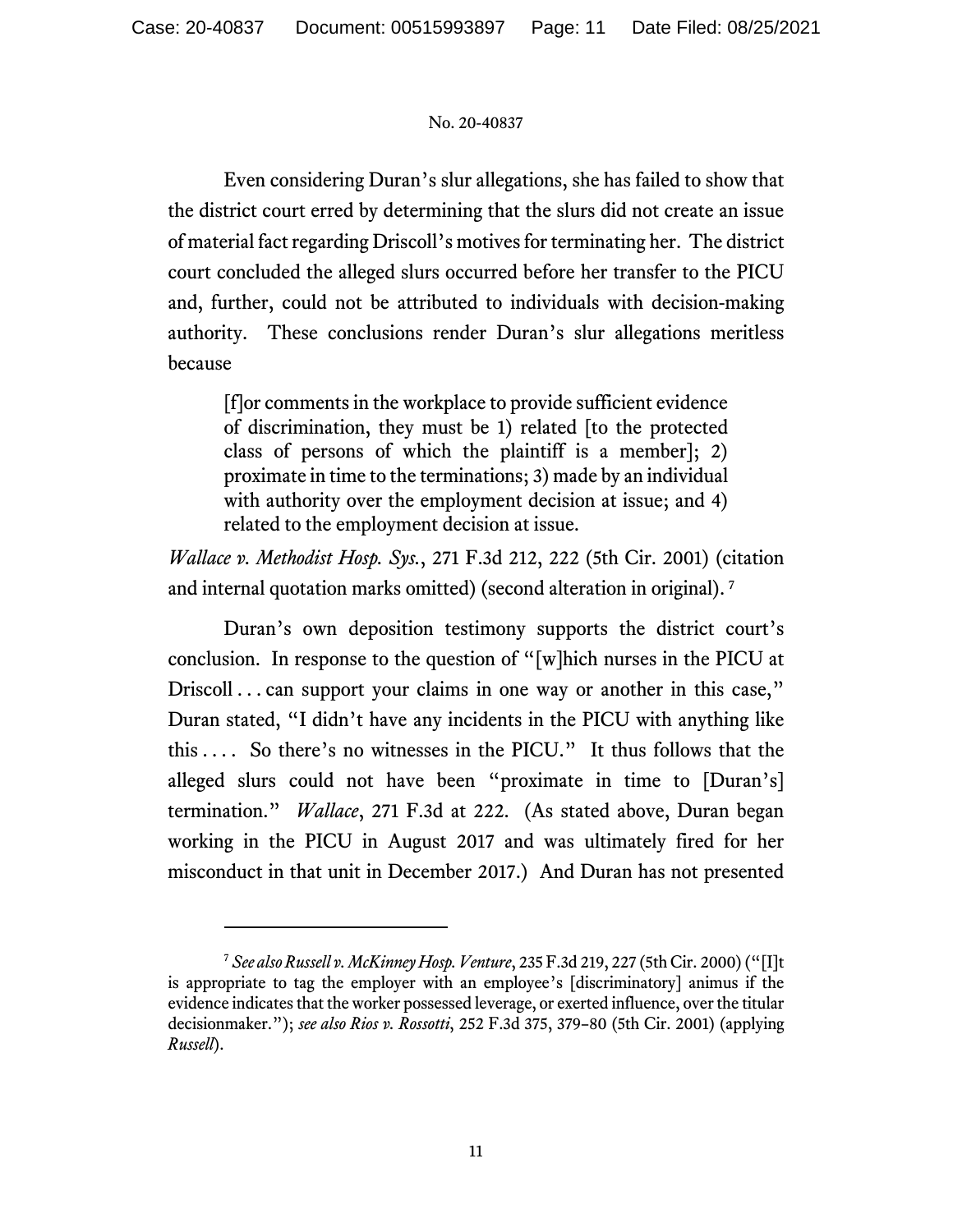evidence that the alleged slurs were "made by an individual with authority over the employment decision at issue."[8](#page-11-0) *See id*. Accordingly, the district court did not err in concluding that Duran failed to create a fact issue based on the alleged slurs.

Likewise, the district court correctly concluded that neither Duran's delayed transfer to the PICU nor Driscoll's required drug testing create a genuine issue of material fact sufficient to defeat summary judgment. As noted in the district court's order, Duran "fail[ed] to provide competent summary judgment evidence establishing that the delay in her transfer was due to national origin discrimination." Duran does not contest the district court's conclusion in her appellate brief nor does she cite any record evidence to the contrary.

And the uncontroverted summary judgment evidence directly contradicts Duran's claims regarding drug testing. Duran alleges that when cocaine was found in the PICU bathroom, Anglo/Caucasian nurses were not drug tested. We assume that her contention is that this indicates discrimination because Driscoll made her take a drug test when Fentanyl turned up missing. But even making that assumption, Duran has failed to show any discriminatory motives based on Driscoll's drug testing. Both Stice's deposition testimony and Duran's own affidavit provide that *everyone*

<span id="page-11-0"></span><sup>8</sup> Duran alleges that Stice once commented to someone that "he needed to watch [Duran] or be careful with [her] because he knew how Mexican women from El Paso were." However, she fails to brief how this single remark allegedly made on July 6, 2017, five months before her termination, showed "direct and unambiguous" evidence of discriminatory animus. *Wallace*, 271 F.3d at 222 (providing that to be probative of employer's discriminatory intent, a comment "must be direct and unambiguous, allowing a reasonable jury to conclude without any inferences or presumptions that [the employee's protected class] was a determinative factor in the decision to terminate the employee.") (quoting *Wyvill v. United Cos. Life Ins. Co.*, 212 F.3d 296, 304 (5th Cir. 2000)) (alteration in original).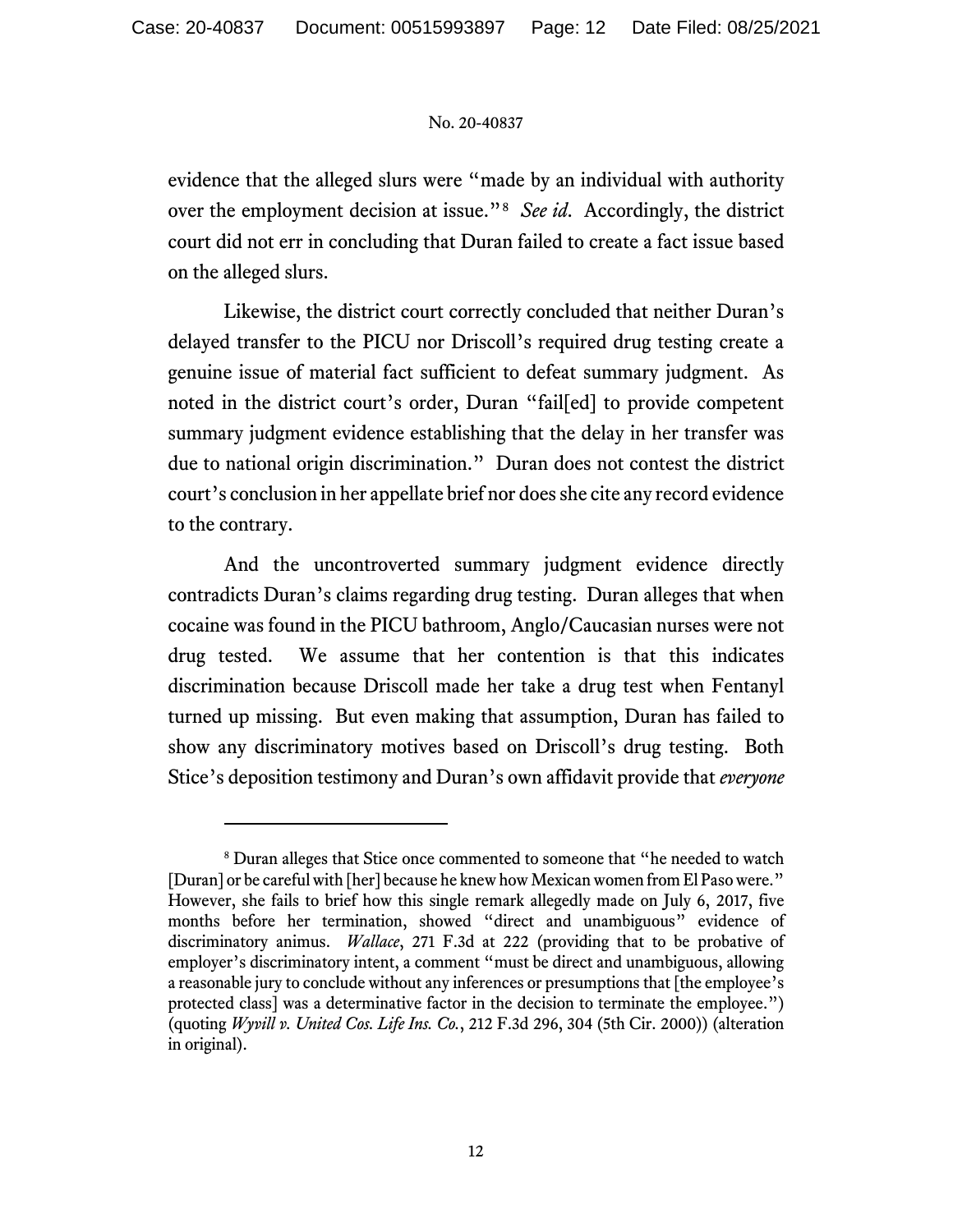working in the PICU was drug tested when cocaine was found in one of the PCIU bathrooms.<sup>9</sup> Accordingly, the district court correctly concluded that Duran failed to provide sufficient evidence to create a genuine issue of material fact regarding Driscoll's drug testing.

In sum, Driscoll presented a legitimate, non-discriminatory reason for terminating Duran. The burden was then on Duran to prove that "national origin was a *motivating factor* for any employment practice." *Desert Palace*, 539 U.S. at 99–101 (emphasis added). But she presented no evidence—direct or circumstantial—to meet this burden. Accordingly, the district court did not err in dismissing Duran's Title VII discrimination claim.[10](#page-12-1)

# *C. Retaliation*

Lastly, Duran asserts the district court erred in dismissing her retaliation claim. In this portion of her appellate brief, Duran makes various conclusory statements, does not provide a single record citation, and does not address the district court's opinion dismissing her retaliation claim. Accordingly, Duran has effectively abandoned this issue, and we will not address it. *City of Austin*, 943 F.3d at 1003 n.4; *Yohey*, 985 F.2d at 224–25; *see* FED. R. App. P. 28(a)(8) ("[T]he appellant's brief must contain ...

<span id="page-12-0"></span><sup>9</sup> In his deposition, Stice stated that around December 2017 Driscoll discovered an *unknown* white powder in a bathroom, but no one (including Duran) was drug tested in relation to the incident because the substance was not proven to be cocaine.He further testified that when Driscoll actually found cocaine in a PICU restroom in 2019 (after Duran was terminated), Driscoll drug tested everyone working in the PICU, including the physician. Duran's affidavit concedes that everyone in the PICU was drug tested after this incident. We also note that there is no record evidence indicating that Duran was ever accused of cocaine use or asked to take a drug test for cocaine.

<span id="page-12-1"></span><sup>&</sup>lt;sup>10</sup> To the extent Duran raises other alleged errors regarding her discrimination claim, Duran's assertions are conclusory and not briefed, so we do not address them. *See City of Austin v. Paxton*, 943 F.3d 993, 1003 n.4 (5th Cir. 2019); *Yohey v. Collins*, 985 F.2d 222, 224–25 (5th Cir. 1993).